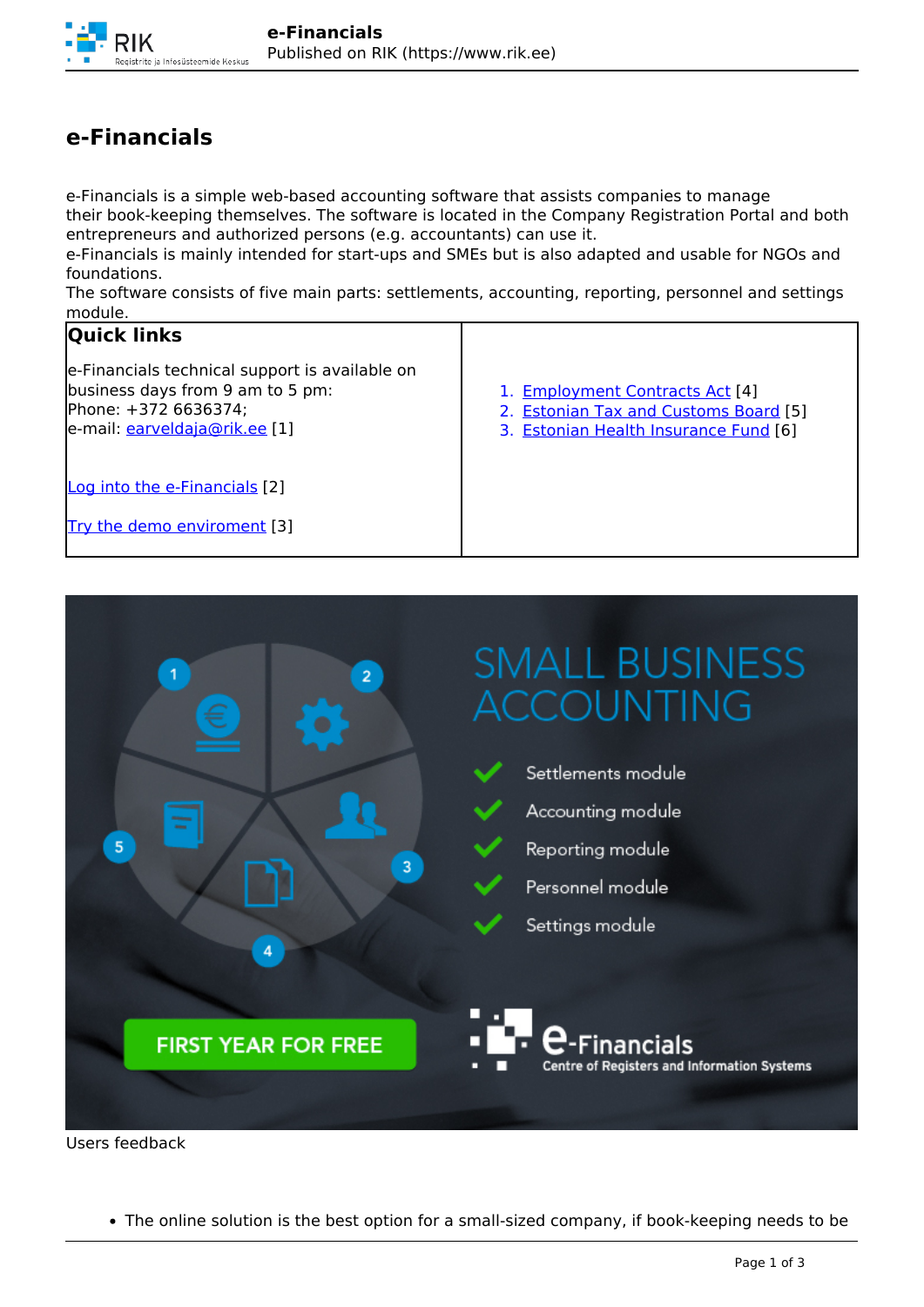

managed from different locations.

- Downing client/supplier data and uploading declarations is easy.
- In case of a small company, it is relatively simple to organize bookkeeping on the e-Financials.
- The favourable price is an advantage.
- The functions could include information bubbles for beginners.
- Comfortable, fast, works without hick-ups.
- Everything that a small-sized company may need is available in one place.
- Everything is clear and it the annual report generated in the program is essential for a start-up.
- A fairly compact and comfortable program.
- More information and instructions could be useful.
- The experience has been good, so I would recommend it. It is not yet perfect, so I would rather not yet give it the highest mark.
- Everything can be found if you act calmly.
- User instructions are clear and detailed. Seems to have enough functions.
- Simple and understandable for a beginner.
- I like that it is web-based and affordable that is important to start-ups.
- The environment could include by default an option to add comments.
- Submitting declarations to the Tax Board is very comfortable.
- So far, I have only prepared sales invoices and the user experience is very good.
- A great advantage is the fact that it is free of charge smaller companies that have less activity/turnover, are not eager to use paid services. Another advantage is that it is a local environment, where local conditions are taken into account.
- Few options for designing invoices.
- Free of charge at first, which is good for smaller companies; relatively simple.
- Companies have different needs, but it works for us.
- It can always get better. In general, it is satisfactory and I will continue using it.

## E-invoicing operator service

The e-Financials has a solution that allows any business software to start providing its clients with the service of sending and receiving e-invoices. The central operator service connects existing operators and business software, and allows software developers to open the e-invoicing service to their clients at a lower cost and greater speed.

Upon subscribing to the e-Financials central operator service, it is not necessary to interface separately with the register of e-invoice recipients. This register will receive the information from the e-Financials if the business software has chosen the e-Financials as its e-invoicing operator. The client who starts using the operator service must confirm their linkage on the Company Registration Portal, after which the option to receive e-invoices in the network will be activated.

To subscribe to the service, it is required to enter into a contract with the Centre of Registers and Information Systems (RIK). To receive a draft contract and specification or if you have any questions, please contact Aleksandr Beloussov by sending an email to **Aleksandr.Beloussov@rik.ee** [7].

The business software must pay a monthly fee of 0.5 euros (inclusive of VAT) per client to the Centre of Registers and Information Systems (RIK) for the use of the e-invoicing operator service. The monthly fee is calculated for the month following the conclusion of the contract. Receiving and sending e-invoices is free of charge.

## **Source URL:** https://www.rik.ee/en/e-financials